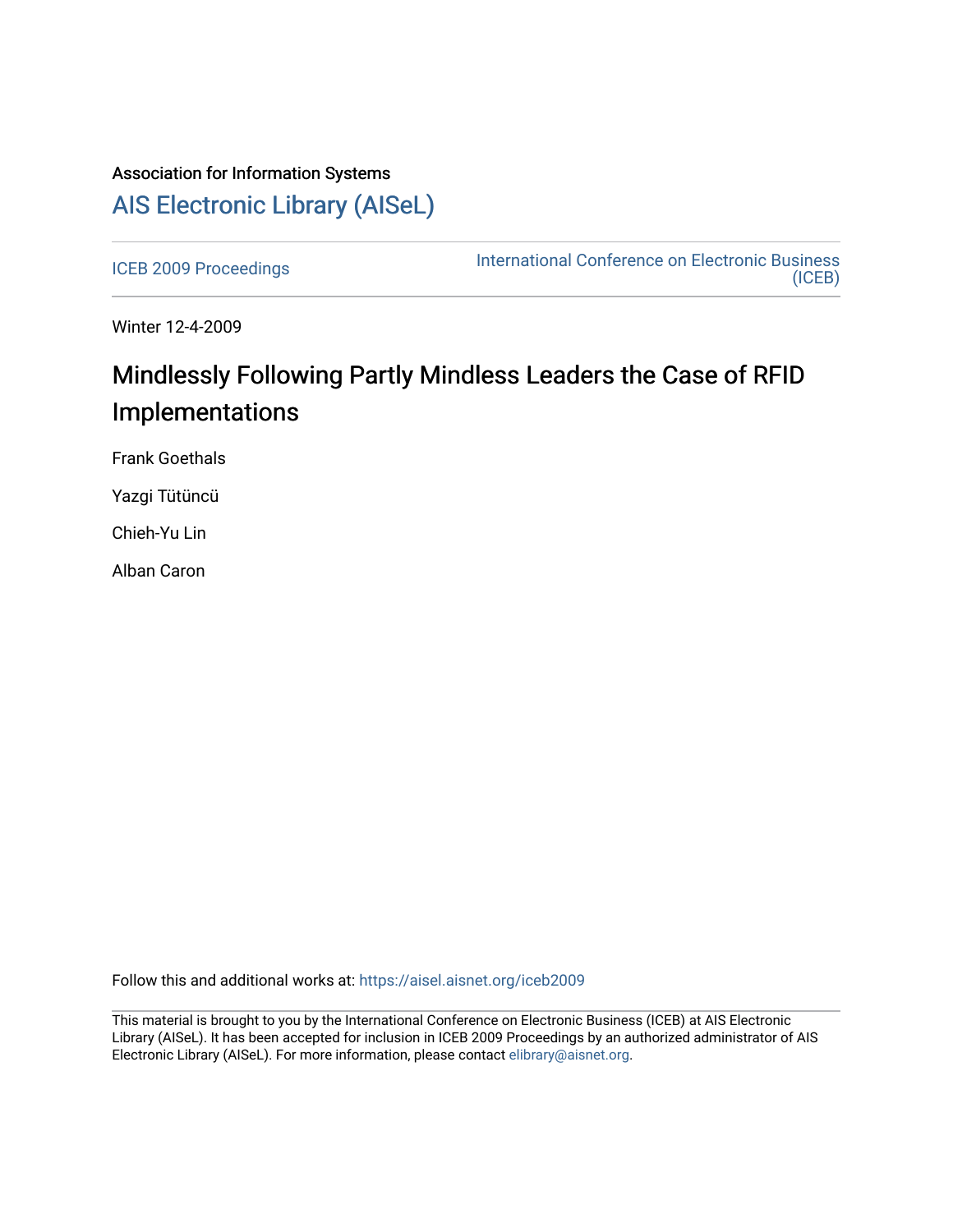### **MINDLESSLY FOLLOWING PARTLY MINDLESS LEADERS THE CASE OF RFID IMPLEMENTATIONS**

Frank G. Goethals<sup>1,a</sup>, Yazgi Tütüncü<sup>2,a</sup>, Chieh-Yu Lin<sup>3,b</sup>, and Alban Caron<sup>4,a</sup> <sup>a</sup>IESEG School of Management, 3 Rue de la Digue, 59 Frank G. Goethals<sup>1,a</sup>, Yazgi Tütüncü<sup>2,a</sup>, Chieh-Yu  $Lin<sup>3,b</sup>$ , and Alban Caron<sup>4,a</sup> 000 Lille, France <sup>b</sup>Department of International Business, Chang Jung Christian University, Taiwan <sup>1</sup>f.goethals@ieseg.fr; <sup>2</sup>y.tutuncu@ieseg.fr; <sup>3</sup>jylin@mail.cjcu.edu.tw;

4 albancaron@hotmail.com

#### **Abstract**

This paper studies drivers for RFID (Radio Fre quency IDentification) adoption. The mindlessne ss/mindfulness theory is applied to the context of RFID implementation decisions. Several type s of mindless and mindful decision making dri vers are put forward. Hypotheses are tested usi ng a questionnaire that was answered by 122 Chinese companies. The data shows mixed sup port for the applicability of the mindlessness/mi -ndfulness theory. Companies which notice othe r companies adopt RFID technology are motiva ted to adopt the technology as well. Late RFID implementers seem to take decisions more mi ndlessly than early RFID implementers. Still, ea rly RFID implementers also take decisions min dlessly. Neither late implementers nor early imp lementers can be qualified as being fully mindl ess: both groups also take decisions mindfully.

**Keywords:** RFID adoption, survey, mindlessness, mindfulness

#### **Introduction**

Radio Frequency Identification (RFID) technology is a tracking technology that can be used to create a network of things. Every object can be identified by reading the tag that is attached to it. This tag can contain any data valuable for the user. Data is transferred from the tag to the reader via radio-waves. Reading data thus not requires being in line-of-sight as bar-code technology does [1]. In general it can be stated that RFID has more potential to provide freedom and supply-chain visibility to any process [2] but it becomes much easier to implement when it is standardised.

Several organizations, such as the Massachusetts Institute of Technology's Auto-ID Centre and the International Standard Organisation (ISO), have been developing standards. It is obvious that standardisation of RFID is not an easy thing. The frequency is part of the complexity. For instance the North American standard for Ultra-high-frequency is not accepted in France as it

interferes with French military bands [3]. One of the solutions to this issue was to design agile readers which could read several frequencies, therefore avoiding doubling costs of readers for companies dealing with international suppliers or buyers [2]. Furthermore, different types of waves have been categorized, each of them having their positive and negative sides [4]. Since it is a wireless technology, the environment, the air, the humidity, the components of scanned objects or containers can influence the signal. This prevents the possibility of a fit-to-all solution. Therefore, every usage needs a customised solution. Moreover, the lack of software dedicated to the integration of back-end applications has made the implementation difficult. Additional costs for programming can be necessary to match the languages of the software, and if this issue is not carefully considered, may threaten the implementation of the RFID system [2].

Clearly, RFID implementations take some doing. It is important to weigh costs against profits that can be achieved by the company. This paper reports on a research project that investigates drivers of RFID adoption. In what follows, we first present the current state of RFID usage, to get an image of the advantages that can be achieved through RFID technology. After that, we focus on one specific theory that could help explain what drives companies to adopt RFID technology. More specifically, Swanson and Ramiller [5] showed that many technology investments are characterized by mindlessness and the paper at hand investigates whether mindlessness also plays a role in RFID adoption.

#### **RFID in practice**

RFID technology was implemented by huge entities such as Wal-Mart [6] [7], the Department of Defense of the United States of America [8], Best-Buy [9] [10] in the USA, Metro [11], Tesco [7] and Marks & Spencer [7] in Europe. The Chinese government also applied the technology for its Identification Cards [12].

The global market of RFID including tags, systems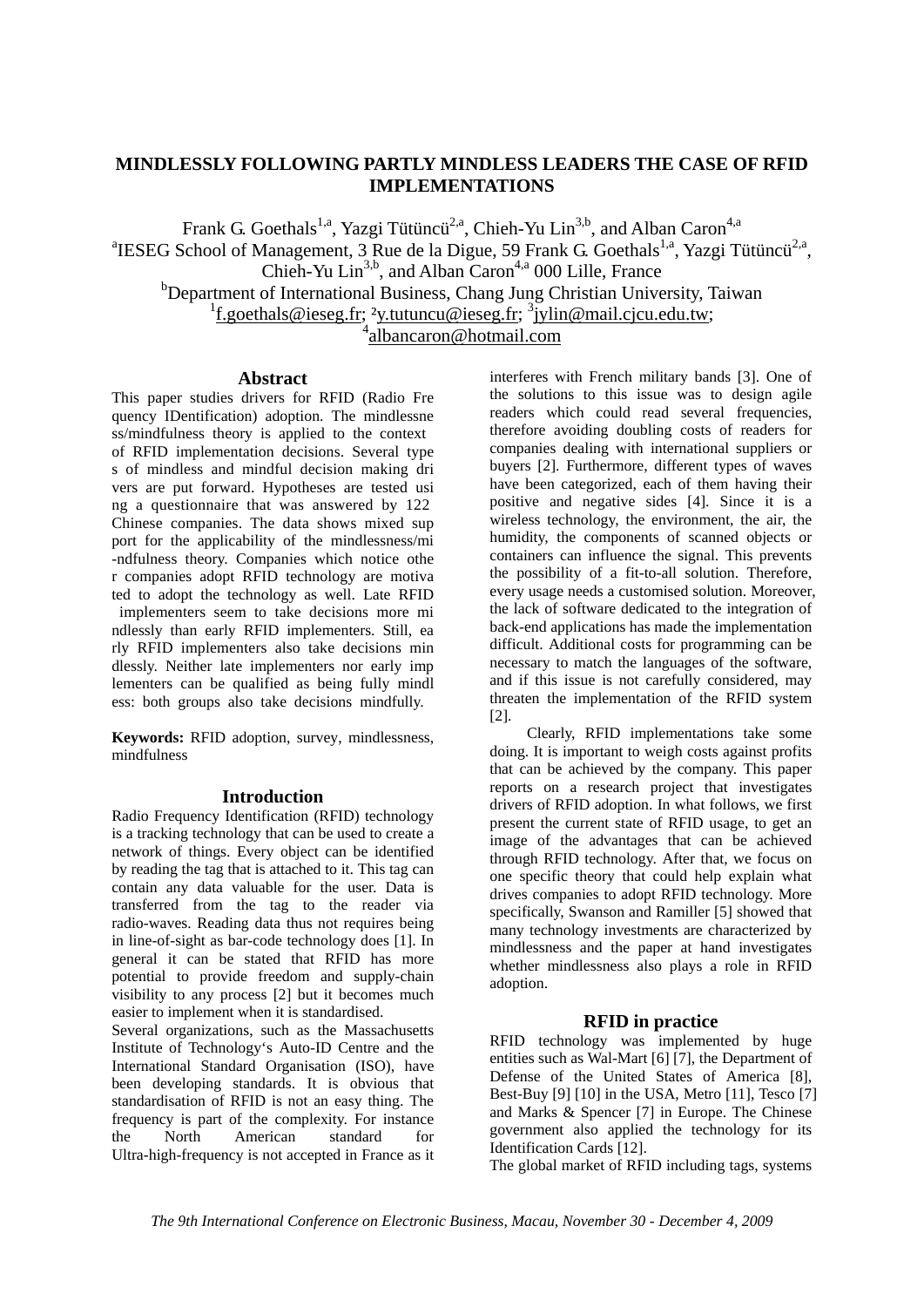and services was estimated to be of \$4.93 billion in 2007, and to increase to \$27 billion by 2018. In volume, the quantities of tags sold have more than doubled, from 2006 with 1.02 billion tags, 2008 is expected to have seen 2.16 billion tags sold [13]. Researchers have increasingly turned their attention toward this topic [14] and studied technical aspects, application areas, and security and policy issues. Ngai identified that 80% of literature has been oriented towards the tags and antennae and that the first step was to solve all technical issues, to focus later on the implementations and their outcomes [14].

Later in this paper we will present a survey we conducted on RFID in China. Therefore, it is interesting to shortly investigate the situation in

China first. The Chinese market's value for RFID has become the largest in the world. In 2008, \$1.96 billion were spent in the country. The delivery of identification cards, which is a gigantic project of \$6 billion, accounted for \$1.65 billion in 2008. Once these cards are delivered and requests for ID cards are saturated, the Chinese RFID market is expected to decrease below the US and Japan, but to keep on its fast growth.

Table 1 shows how the volume of tags is expected to increase in every sector of the Chinese economy [15]. As the technology evolves, actors tend to get the best benefits out of RFID and look for new usage. Wireless information can provide benefits in a large amount of industries.

| <b>End User</b>                   | Category                         | <b>Application</b>            | <b>Tag Volume</b>    |
|-----------------------------------|----------------------------------|-------------------------------|----------------------|
| China Railway nationwide rollouts | Passenger Transport,             | RFID ticketing                | 3 billion            |
| Nationwide rollouts               | Animal and Farming               | Live pig tagging              | 1.3 billion          |
| Food and Drug Administration      | <b>Financial Security Safety</b> | Anti-counterfeiting drugs     | over 1 billion       |
| Nationwide rollouts               | Books, Libraries, Archiving      | Book tagging                  | 500 million          |
| Major appliance manufacturers     | Manufacturing                    | Product line management       | hundreds of millions |
| Nationwide rollouts               | Animal and Farming               | Pet dog tagging               | 150 million          |
| National Tobacco Project          | <b>Retail Consumer Goods</b>     | Anti-counterfeiting logistics | 37.5 billion packs   |
| China Post nationwide rollouts    | Land and Sea Logistics, Postal   | Mailbag tracking              | 100 million          |
| Chinese government mandate        | <b>Financial Security Safety</b> | Firework Tagging              | 45 million           |
| Level 3 hospitals rollouts        | Healthcare                       | Hospital inpatient tagging    | 20 million           |
| Maior Sea Ports Rollouts          | Land and Sea Logistics, Postal   | Container Tracking            | Tens of millions     |
| Chinese Army                      | Military                         | Logistics                     | Tens of millions     |
| Alcohol                           | <b>Retail Consumer Goods</b>     | Anti-counterfeiting alcohol   | Tens of millions     |

In the airlines and airports sector, RFID promises a better traceability during transportation and supply of numerous parts. RFID was applied by the McCarran International Airport and Hong Kong International Airport to tag baggage. Since airports represent a vast structure, RFID has been considered for managing food trolleys, enabling a fluid access to car parks, organising taxi arrivals, etc.

Also, RFID has been considered as a technology that could have great results once adapted to the management of livestock. It can enable automation of farming activities such as weighing and feeding. Lack of traceability, fears of illegally imported meat and current health issues can be mitigated with a tag tracing the animal from its origin [17]. In China, the number of pigs tagged is expected to reach a number of 1.3 billion every

year by 2018 [15].

The difficulty with library management has been the large quantity of references. Often applied as a sticker in the inside cover of a book, RFID can speed-up the book identification, enable self checkout, fight book-theft, and sort and control the inventory faster [18] [19].

There have been studies about automatic identification of customers. Banks hope they can improve their services by identifying their customers as soon as they enter the bank via the tag mounted on their credit card [21]. Nowadays, over 17 million cards are in circulation with 95% of Hong Kong people aged between 16 and 65 using this system [16].

Healthcare industry has seen the use of RFID as a means to prevent errors which can have dramatic consequences in this industry. Hospitals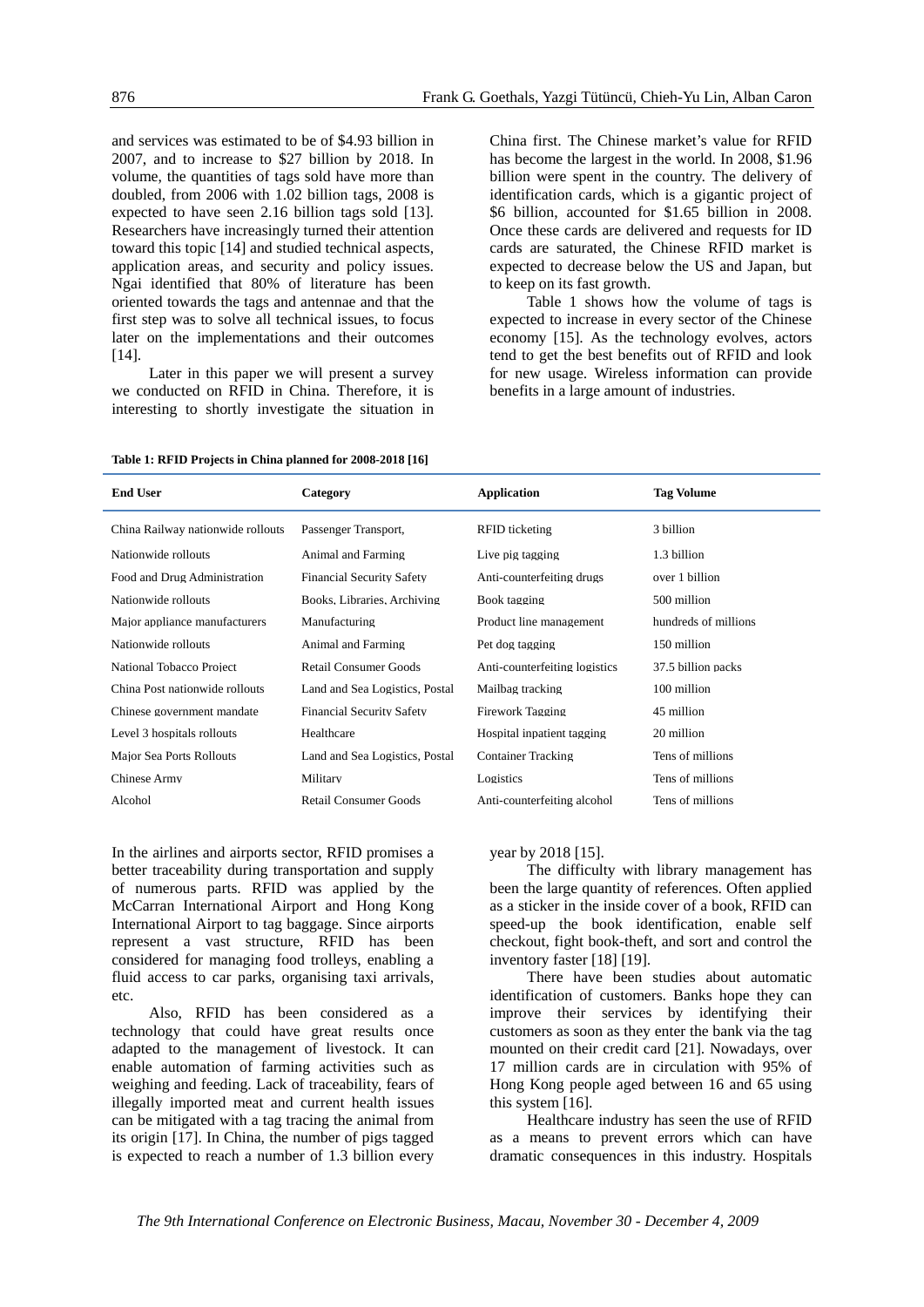have implemented RFID to monitor patient movements and to maximise room utilisation. The market of RFID tags and systems dedicated to healthcare is expected to increase from \$120.9 million in 2008 to \$2.03 billion in 2018 [22].

The increasing sizes of sea carriers and ports have encouraged the use of RFID to track containers [2].

Manufacturing has also been a relevant domain of RFID applications. This was especially the case in the car manufacturing industry as it requires a large number of parts and a strong flexibility to provide high diversity of models and options. RFID has been used to identify containers, pallets, organize the inventory better and track the forklifts [2].

The mandate issued by the Department of Defense of the United States is the most resounding example that military industry could show us. In extreme conditions, RFID enables a quick identification of the ammunition left, but also the food, water and other supplies that can be needed during military operations. It is also used to track shipments of containers [23].

Clearly, RFID technology could be useful in many companies. However, organizations often suffer from mindlessness behaviour when it comes to new technologies: they implement some technology because others have implemented it, without investigating whether such a technology investment really fits their specific company. Such projects often fail. It is the goal of this paper to investigate whether the mindlessness theory also applies to the RFID technology. In what follows we first shortly present the mindfulness/mindlessness theory and develop hypotheses with respect to RFID adoption. Next, we present the research methodology and survey results and we discuss the results.

#### **Hypotheses about RFID Adoption**

IT (Information Technology) innovations are supposed to be grounded in organizational facts and specifics, but often they are not. The mindlessness and mindfulness perspective enlightens the way in which a company may consider investing in a new technology and has been discussed by Swanson and Ramiller in MISQuarterly [5].

The mindless firm pays no attention to the firm's own circumstances. It engages in some innovation because it is impressed by success stories that appear to validate the innovation as a good or even an irresistible idea. It invests in some technology because 'everyone is doing it' or it is 'time to catch up'. The mindless firm typically turns to the dominant vendor within the industry, as there is no need to consider anything else. After all,

the adoption decision was not guided by attention to organizational specifics. Assimilation is regarded as unproblematic: end-users will get some application and have to fend for themselves. If the end-user does not like the application, not the application is considered wrong but the user is considered to be at fault. The mindless firm believes that the technology under consideration is not critical to its distinctive competence ant it is content to be a follower rather than a leader. It will therefore wait for innovations to come to the firm, rather than seeking intelligence about innovations. It is confident that others will call the important innovations to its attention.

Companies often choose to be mindless. After all, mindfulness represents a costly and demanding sensemaking regime. Mindful decisions are "discriminating choices that best fit a firm's unique circumstances, rather than familiar and known behaviours based on what others are doing". A mindful decision is based on elements grounded in the firm's own specifics and helps decide whether, when, and how the investment should be done. Five attributes characterize the best behaviour to achieve mindfulness in IT innovation [5]:

- *Preoccupation with failure* enables to keep a close eye on operations. Any quiet period would be considered as missing underlying troubles.
- *A reluctance to simplify interpretations* enables resistance to the simplified image of the organizing vision.
- *Sensitivity to operations* brings light on small details that, even though they appear to be minor, can actually have huge consequences.
- *A commitment to resilience* reflects the desire to use an adaptive and flexible way as unknown events are expected to be too numerous.
- *A reliance on expertise over formal authority*  enables to apply the best answer to specific issues when one has more expertise than the actual responsible.

Mindless decision taking might also show up in RFID implementation decisions. For instance, a company might blindly copy the pallet-level-tagging that is used in another company, while case-level-tagging would be better in their case. This could lead to project failure. For example, a case study in the Cruise ship industry [28] pointed out that – although pallet-level-tagging might be appropriate in other cases – the implementation of pallet-level-tagging in this specific case could not be justified (but case-level-tagging could be feasible). The appropriateness of the technology depends on case-specific elements, such as the size of the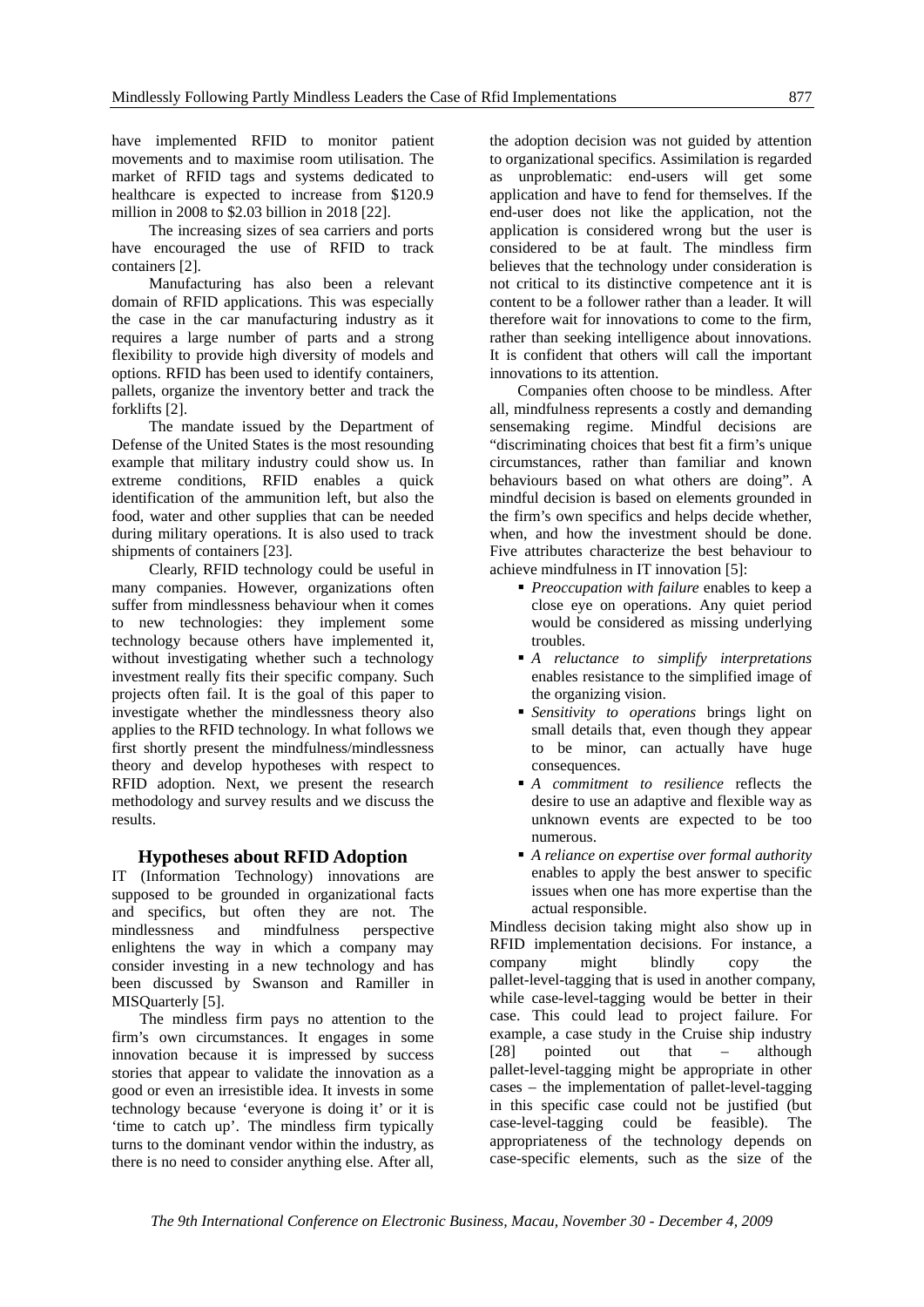timeframe during which deliveries can happen (e.g. to the ship). The reason for this is that, if deliveries can happen during a longer time span, only one door and one portal per ship need to be used for delivery so that deployment costs would be lowered significantly.

Our study puts forward several hypotheses on RFID adoption, based on mindlessness/mindfulness theory. These are given in the following sections.

#### **Signs of mindless decision making**

Mindless behaviour can show in many ways and several variables should thus be considered when determining whether a company behaves mindlessly or not. Companies may be influenced to invest in a technology because it is fashionable. RFID, which is seen as a technological breakthrough, can be considered as *fashionable* and this aspect has to be considered as a variable possibly leading to mindless behaviour. The fact that the number of implementations can positively influence the perception and adoption of a technology is also described by the Mindlessness Theory. *Observations* of implementations done by competitors, buyers, suppliers and companies in other industries should thus also be taken into account when determining the role of mindlessness. Similarly, *demands* (e.g. from buyers) to implement the technology should be considered. We then define mindless decision making as decision making where such fashionableness, observations or demands play a role.

We define two subtypes of mindless decision making: internally-driven mindless decision making, and externally-driven mindless decision making. Externally-driven mindless decision making concerns requirements formulated by external parties to implement some technology, whereas internally-driven mindless decision making involves a free choice to behave mindlessly (e.g., to be driven by observation of competitor implementations).

As stated above, mindless firms are content to be followers rather than leaders. Therefore, we would expect companies that have not yet implemented RFID technology (but plan to implement it) to show more mindless behaviour than companies that have already implemented it.

> **H1a:** Companies that are still planning to implement RFID technology show more internally-driven mindless decision making than companies that have already implemented the technology.

> **H1b:** Companies that are still planning to implement RFID technology show more externally-driven mindless decision making

than companies that have already implemented the technology.

Followers often make the assumption that the initial implementers did not behave mindlessly and that they, therefore, can be followed. This leads to a second hypothesis:

> **H2:** Early RFID implementers do not make decisions mindlessly.

Mindlessness theory reveals that observing implementations by others could motivate companies to adopt some technology: 'if they are doing it, it must be good'. In this paper we investigate the role of four groups of 'others': competitors, buyers, suppliers and companies in other industries.

For early adopters there are only few implementations (if any) in their own industry. Therefore, if they would show mindless behaviour, it is likely to stem from observing companies in other industries. For companies who adopt the technology later, mindless behaviour would seem more justifiable if it would stem from observing behaviour of competitors (rather than companies in some other industry), which are at least in the same business. We can then put forward the following hypotheses:

> **H3a:** Internally-driven Mindless decision making by early adopters is driven more by observing behaviour of companies in other industries than by observing competitors, suppliers or buyers.

> **H3b:** Internally-driven Mindless decision making by late adopters is driven more by competitor behaviour observation than by observation of behaviour of companies in other industries, suppliers or buyers.

#### **Signs of mindful decision making**

The importance of the confirmation or disconfirmation of the mindlessness hypotheses mentioned above can only be estimated correctly if 'mindfulness' is assessed in the same study. According to the TAM (Technology Acceptance Model [27]), a technology is more likely to be accepted by users if it has a higher perceived usefulness and ease of use. A mindful company would consider acceptance by users an important issue. The elements mentioned in the TAM should thus be considered when making an implementation decision.

> **H4a:** Companies that consider RFID technology to be easy to use and useful are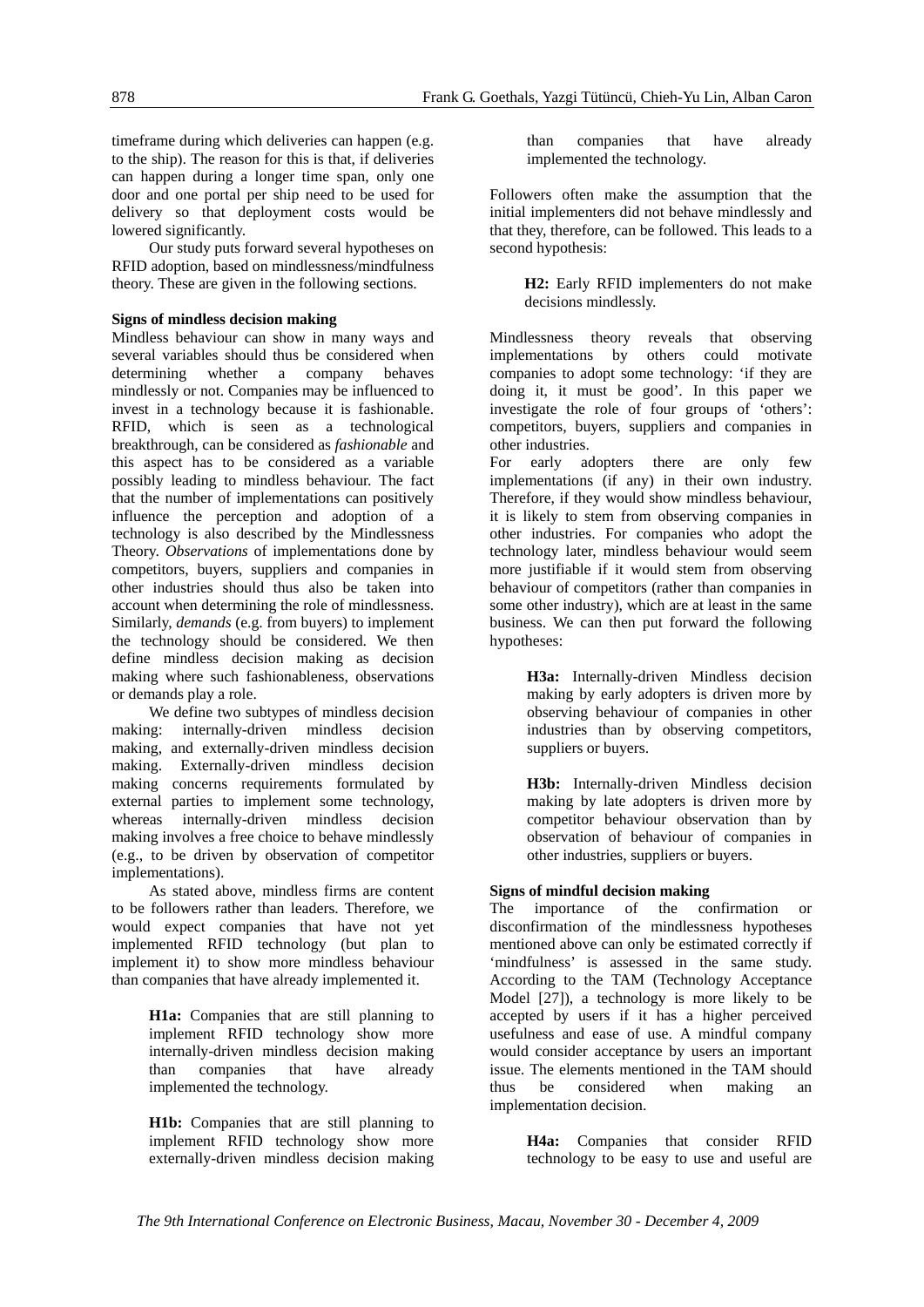#### more likely to implement it.

Companies often make implementation decisions that may look useful and easy from a business standpoint while they neglect the technological complexity of the implementation. For example, many mergers and acquisitions went wrong (e.g. in the banking industry) because the difficulty of integrating the computer systems of the different companies was much more complex than assumed. As an extension to what is suggested by the TAM, not only the ease of use, but also the ease of implementation would thus be considered by a mindful company:

> **H4b:** Companies that consider RFID technology to be easy to implement in their company are more likely to implement it.

If late implementers are to be followers in the sense that they copy what others are doing, they should primarily be characterized by mindless decision making rather than by mindful decision making and they probably assume that early adopters make decisions mindfully. This leads to the following hypothesis:

> **H5:** Companies that are still planning to implement RFID technology show less mindful decision making than companies that have already implemented the technology.

Hypothesis 1 suggests late adopters show more mindless decision making than early adopters. The idea arises that decision making by late adopters might show no properties of mindfulness.

**H6:** Late RFID implementers do not make decisions mindfully.

#### **Research Methodology**

A survey was conducted to test our hypotheses. A questionnaire was created with the aim of discovering drivers and inhibitors of RFID adoption by companies. It has been translated from English to Chinese and distributed to a list of 500 companies based in mainland China. The questionnaire was in Word format and sent by e-mail to the contact list. 136 questionnaires have been received back and 122 of them were usable. Questions were designed to provide all the information needed to test the hypotheses and moreover to propose more hypotheses for further studies.

Respondents evaluate different statements on a 7-point Likert scale ("1" meaning they strongly disagree with the statement and 7 meaning they strongly agree). We questioned different drivers that either motivated or would motivate the investment in RFID. We included a question asking if the person considered him or herself as the most knowledgeable to fill out the questionnaire. This enabled us to check whether the distribution of the questionnaire was well-targeted.

Respondents were mainly IT Directors (39%) and Responsible of Logistics (36%) with a less significant part of Managing Directors (14%), General Managers (8%) and CEO's (3%). The knowledge of each respondent regarding RFID was measured from 1 to 7 and resulted with a mean "knowledge" of 5.61 and a standard deviation of 0.74. A large majority of the companies stay open to new technologies but do not belong to the innovators (61%). 16% try to use the latest technologies, while, in the contrary, 22% avoid them. In our sample, 12% of the companies are using RFID technology. 13% plan to use it in the short term (within a year), 25% may use it within 5 years, and 4% dropped the project after trying. The biggest share is for the companies who are currently not planning to implement RFID technology  $(45\%)$ .

To test our hypotheses, we divided the sample in three different groups:

- Group 1: the early implementers. This group includes all companies which already use RFID extensively or plan to use it more extensively in the future and those that attempted to implement the technology in the past but dropped it (20 observations).
- Group 2: the late implementers. This group includes those running tests and which will start using it shortly and those planning to start using it the next few years (47 observations).
- Group 3: the non-implementers. This group includes companies that are currently not thinking about implementing this technology (55 observations).

To test the drivers and inhibitors we used the Student's t-test. This is the most "appropriate whenever you want to compare the means of two groups" and enables to conclude whether these are statistically different from each other. To test the hypotheses, we mainly compared the means of groups 1 and 2, and the means of groups  $(1+2)$  and 3.

#### **Research Results**

To test H1a (whether late implementers show more internally-driven mindless decision making than early implementers) the means of the answers to the following questions of groups 1 and 2 were compared: Were you motivated to start using RFID in your company because …

- companies in other industries are implementing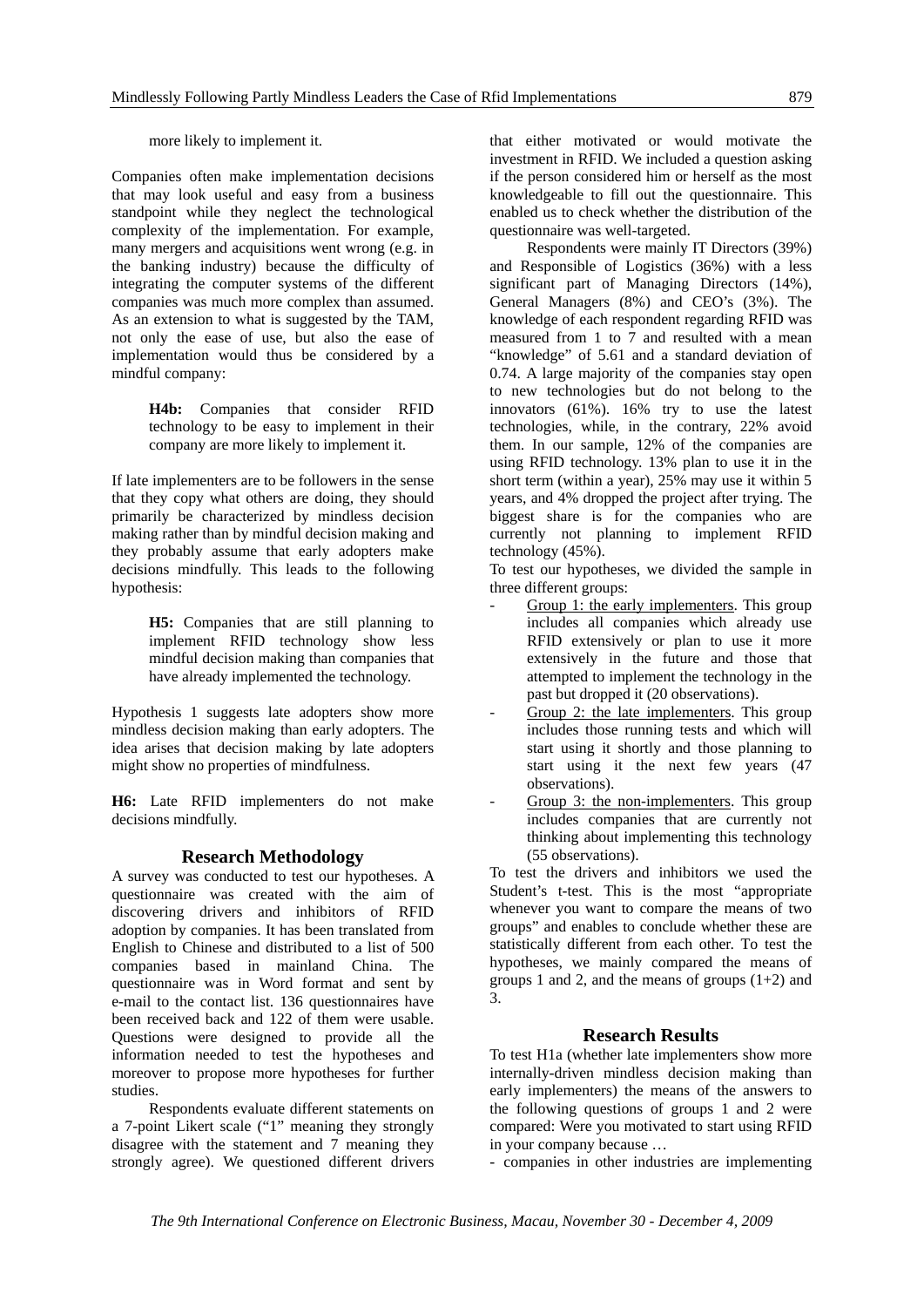- it, - some of your important suppliers have implemented it,
- some of your important buyers have implemented it,
- some of your competitors have implemented it,
- it gives credibility to the organization and appears as technologically updated.

The results of the test are shown in Table 2. Hypothesis 1a is confirmed by the data ( $p < 0.005$ ).

**Table 2: Test results for Hypothesis 1a (equal variances assumed after successful Levene's Test for equality of variances)** 

| mean   | mean   | t-value  | df | $\gamma_{19}$ |
|--------|--------|----------|----|---------------|
| group] | group2 |          |    | 1-tailed)     |
| 3200   |        | $-3.823$ | 65 | (1)           |

To test H1b (whether late implementers show more externally-driven mindless decision making than early implementers) the means of the answers to the following questions of groups 1 and 2 were compared: Were you motivated to start using RFID in your company because …

- your important suppliers asked you to use it,
- your important buyers asked you to use it.

Table 3 shows there is no statistically significant

evidence that late implementers show more externally-driven mindless decision making than early implementers.

**Table 3: Test results for Hypothesis 1b (***no equal variances assumed***)** 

| mean<br>group1 | mean<br>group2 | t-value | df | Sig.<br>1-tailed) |
|----------------|----------------|---------|----|-------------------|
| 4.1500         | (1426)         | በ 761   | 38 |                   |

To test H2 (early implementers do not make decisions mindlessly) the maximum score on the questions mentioned for H1a and H1b of each respondent was taken. It was investigated whether the average of those maximums was higher than '4', the neutral value. The results are shown in the top row of Table 4. The hypothesis can be rejected ( $p <$ 0.005). Early implementers thus also make decisions mindlessly.

We additionally tested whether taking the average score over all questions mentioned in H1a and H1b (instead of the maximum score) for each respondent would lead to the same conclusion, to investigate whether mindlessness is not just due to one single factor. The results of that test are shown in the second row of Table 4. Again, the conclusion is that early implementers make decisions mindlessly ( $p < 0.005$ ).

|                                         | mean   | Comp    | t-value | df | Sig.         |
|-----------------------------------------|--------|---------|---------|----|--------------|
|                                         | group1 | ared to |         |    | $(1-tailed)$ |
| Max.                                    | 5.5000 |         | 11.052  | 19 | 0.000        |
| Avg.                                    | 4.2350 |         | 4.064   | 19 | 0.001        |
| Table 5: Test results for Hypothesis 3a |        |         |         |    |              |

#### **Table 4: Test results for Hypothesis 2**

**(***mean value for influence of companies in other industries = 4.95***)** 

|             | mean<br>group1 | t-value | df | Sig.<br>(1-tailed) |
|-------------|----------------|---------|----|--------------------|
| suppliers   | 4.15           | 2.886   | 19 | 0.004              |
| buyers      | 4.25           | 2.052   | 19 | 0.027              |
| competitors | 4.4            | 2.773   | 19 | 0.006              |

**Table 6: Test results for Hypothesis 3b (***mean value for influence of competitors = 5.02***)** 

|                     | mean<br>group2 | t-value  | df | Sig.<br>$(1-tailed)$ |
|---------------------|----------------|----------|----|----------------------|
| suppliers           | 4.6190         | $-3.420$ | 41 | 0.001                |
| buyers              | 4.6429         | $-2.284$ | 41 | 0.014                |
| other<br>industries | 5.1905         | 0.909    | 41 | 0.816                |

#### Table **4: Test results for Hypothesis 2**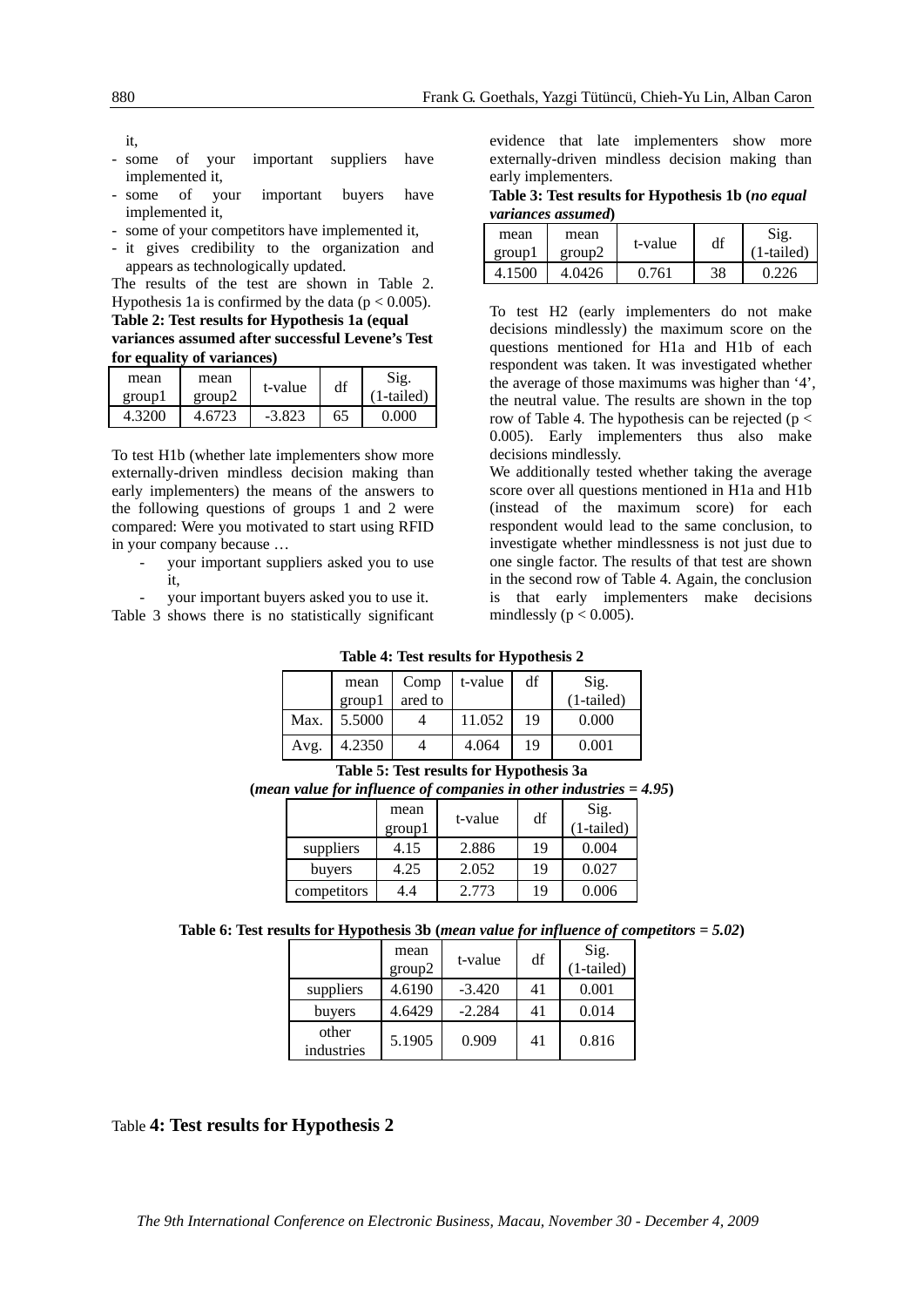|      | mean   |         | $Comp$   t-value | df | Sig.         |
|------|--------|---------|------------------|----|--------------|
|      | group1 | ared to |                  |    | $(1-tailed)$ |
| Max. | 5.5000 |         | 11.052           | 19 | 0.000        |
| Avg. | 4.2350 |         | 4.064            | 19 | 0.001        |

**Table 5** shows the results of the t-tests done to test hypothesis 3a. Internally-driven mindless decision making by early adopters is driven more by observations of implementations done by companies in other industries than by observations of implementations done by competitors, suppliers or buyers ( $p < 0.05$ ). No statistically significant differences are found between the role of suppliers, buyers and competitors for early implementers (results not shown in the table).

For late adopters, observations of competitor behavior became more important than observations of buyer and supplier behavior (see Table 6). However, no statistically significant difference was found between the role of competitor implementations and implementations done by companies in other industries (which are still statistically significantly more important than implementations of suppliers and buyers) to drive the implementation decision.

Test results (not shown in tables here) show that observations of implementations done by companies in other industries have a statistically significant motivation to implement the technology, both for early implementers  $(t=4.790, p=0.000)$  and late implementers (t=8.180, p=0.000). For late implementers, observations of implementations done by competitors ( $t=10.311$ ,  $p=0.000$ ), suppliers  $(t=5.758, p=0.000)$  and buyers  $(t=4.599, p=0.000)$ also form a statistically significant motivation (i.e., response >4) to implement the technology.

The hypotheses mentioned above focus on mindless 'motivators'. Swanson and Ramiller [5] also mention variables that could be seen as 'signs' of mindless behavior (rather than drivers). The mindless company is for example said to regard assimilation as unproblematic: it is "a simple matter of rolling out the innovation to its end-users, who will in effect be left to fend for themselves. Initial confusion, frustration, or resistance may be dismissed as anomalous or attributed to shortcomings in the users themselves" [5, p 564]. Both, early implementers and late implementers in our sample, seem to show signs of this. When asked if they would be demotivated to start using RFID technology if they thought their employees would feel threatened by the implementation of the new technology, both groups gave a response that was statistically significantly lower than 4 (the neutral value). This is shown in Table 7.

| VV IL      |        |                 |           |    |                    |  |  |
|------------|--------|-----------------|-----------|----|--------------------|--|--|
|            | mean   | compare<br>d to | t-value   | df | Sig.<br>(1-tailed) |  |  |
| grou<br>p1 | 2.6500 |                 | $-9.000$  | 19 | 0.000              |  |  |
| grou<br>p2 | 2.7021 |                 | $-12.916$ | 46 | 0.000              |  |  |

#### **Table 7: Implementers would not be demotivated to use the technology if employees would feel threatened by it**

**Table 8: Implementers would not be demotivated by implementation difficulties** 

|            | mean   | compared<br>to | t-value | df | Sig.<br>(1-tailed) |
|------------|--------|----------------|---------|----|--------------------|
| grou<br>p1 | 4.2500 |                | 1.314   | 19 | 0.204              |
| grou<br>p2 | 4.2128 |                | 1.567   | 46 | 0.124              |

#### **Table 9: Test results for Hypothesis 4a (equal variances assumed after successful Levene's Test for equality of variances)**

| mean                | mean   |         |    |           |
|---------------------|--------|---------|----|-----------|
| $\sigma$ roun $1+z$ | eroup3 | t-value | df | 1-tailed) |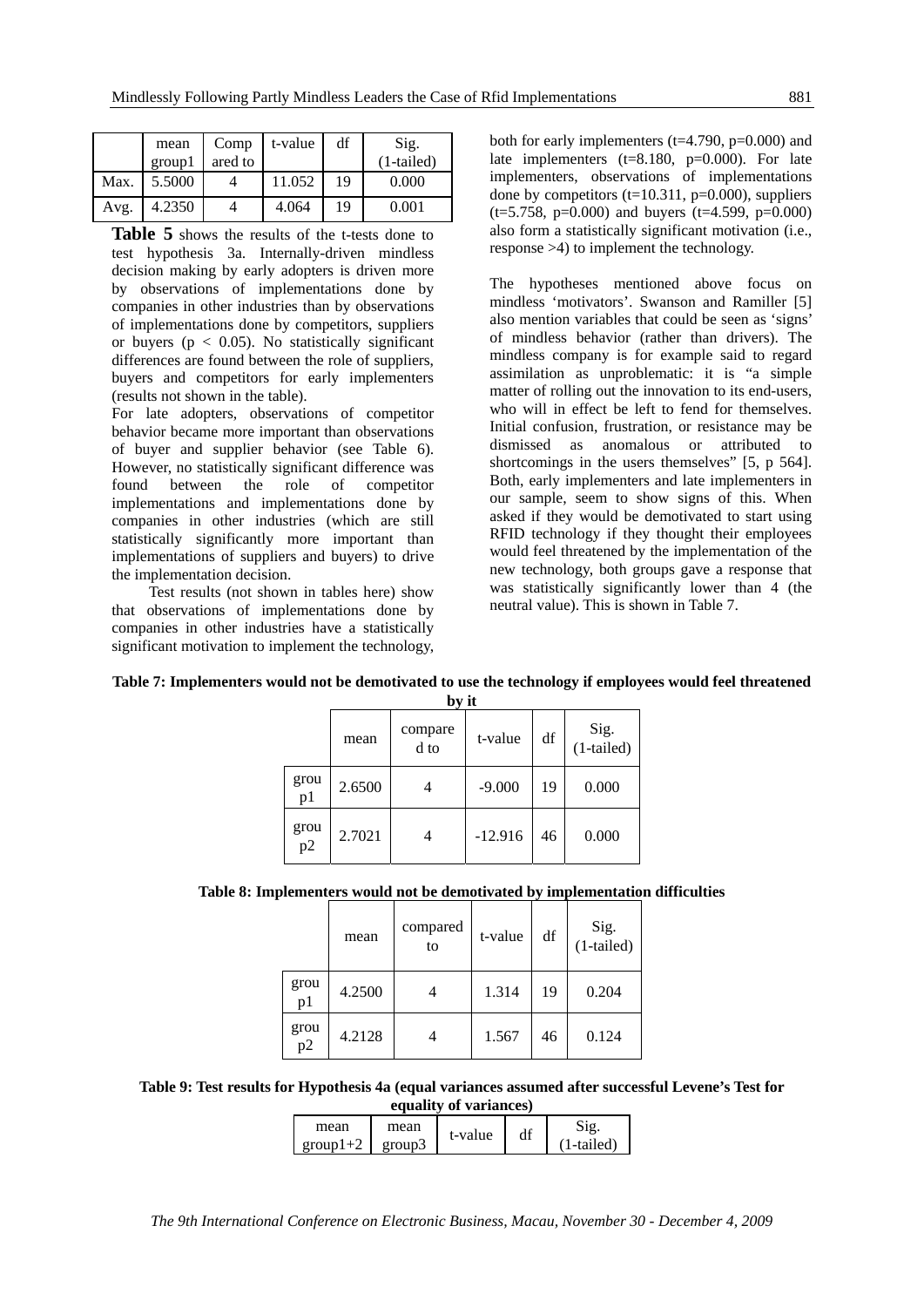| 5.9203 | 3.6226 | 18.537 | $120 -$ | 0.000 |  |
|--------|--------|--------|---------|-------|--|
|--------|--------|--------|---------|-------|--|

**Table 10: Test results for Hypothesis 4b (***no equal variances assumed***)** 

| mean<br>$group1+2$ | mean<br>group3 | t-value | df | Sig.<br>1-tailed) |
|--------------------|----------------|---------|----|-------------------|
| : 94               | 68             |         |    | )()()             |

Similarly, the respondents were asked whether they would be demotivated to start using RFID technology if implementing the RFID technology next to the legacy system would be relatively difficult. Neither early nor late implementers would feel demotivated by this problem (value not significantly higher than 4, see Table 8).

Hypothesis 4a (concerning the role of perceived usefulness and perceived ease of use) was tested using the following questions: Do you agree on the following statement:

- RFID is a technology that is easy to use.
- RFID can be useful for your company.

The average of the replies to these questions was compared for two groups: the early and late implementers on one side and the non-implementers on the other side. The test results in Table 9 show there is a statistically significant difference between both groups (p < 0.005). Consequently, the higher the perceived usefulness and ease of use, the higher the chance a company is implementing RFID technology.

Hypothesis 4b (concerning the role of perceived ease of implementation) was tested using the following question:

- Do you agree on the following statement: RFID is a technology that is easy to implement?

The test results, shown in Table 10, indicate there is a statistically significant difference between implementers and non-implementers ( $p < 0.005$ ). Companies that find the technology harder to implement are thus less likely to have implemented the technology.

The confirmation of hypotheses 4a and 4b reveals that companies generally show signs of mindful decision making: the higher the considered usefulness, ease of use and ease of implementation, the higher the chance the technology gets implemented. These results should, however, be seen in light of the test results on Hypotheses 5 and 6.

Hypothesis 5 states that early implementers show more mindful decision making than late implementers. The test results in Table 11 confirm this hypothesis ( $p<0.005$ ). The results are based on the average response of each implementer with respect to the four following questions: Were you motivated to start using RFID in your company because it allows you to ….

- be more efficient (e.t., material receipts,…).
- monitor closely what others in your Supply Chain are doing.
- collaborate with other companies in your Supply Chain.
- reach a higher quality.

#### **Table 11: Test results for Hypothesis 5 (***no equal variances assumed***)**

| mean  | mean   | t-value | df |           |
|-------|--------|---------|----|-----------|
| group | group2 |         |    | 1-tailed) |
| 5 867 | 4149   |         | 22 | നവ        |

#### **Table 12: Test results for Hypothesis 6**

|      | mean<br>group2 | compared<br>to | t-value | df | Sig.<br>(1-tailed) |
|------|----------------|----------------|---------|----|--------------------|
| Max. | 6.2128         |                | 36.670  | 46 | 0.000              |
| Avg. | 5.4149         |                | 28.286  | 46 | 0.000              |

Early implementers thus show more mindful decision making than late implementers. We note that additional tests (with results not shown in the tables) reveal that late implementers in turn make decisions more mindfully than non-implementers  $(t=11.876, p=0.000)$  and that non-implementers

make decisions more mindlessly than early and late implementers ( $t= 10.577$ ,  $p= 0.000$ ) (when we asked them hypothetical questions: 'would you be motivated…').

Finally, the responses to the four questions mentioned with hypothesis 5 were compared to the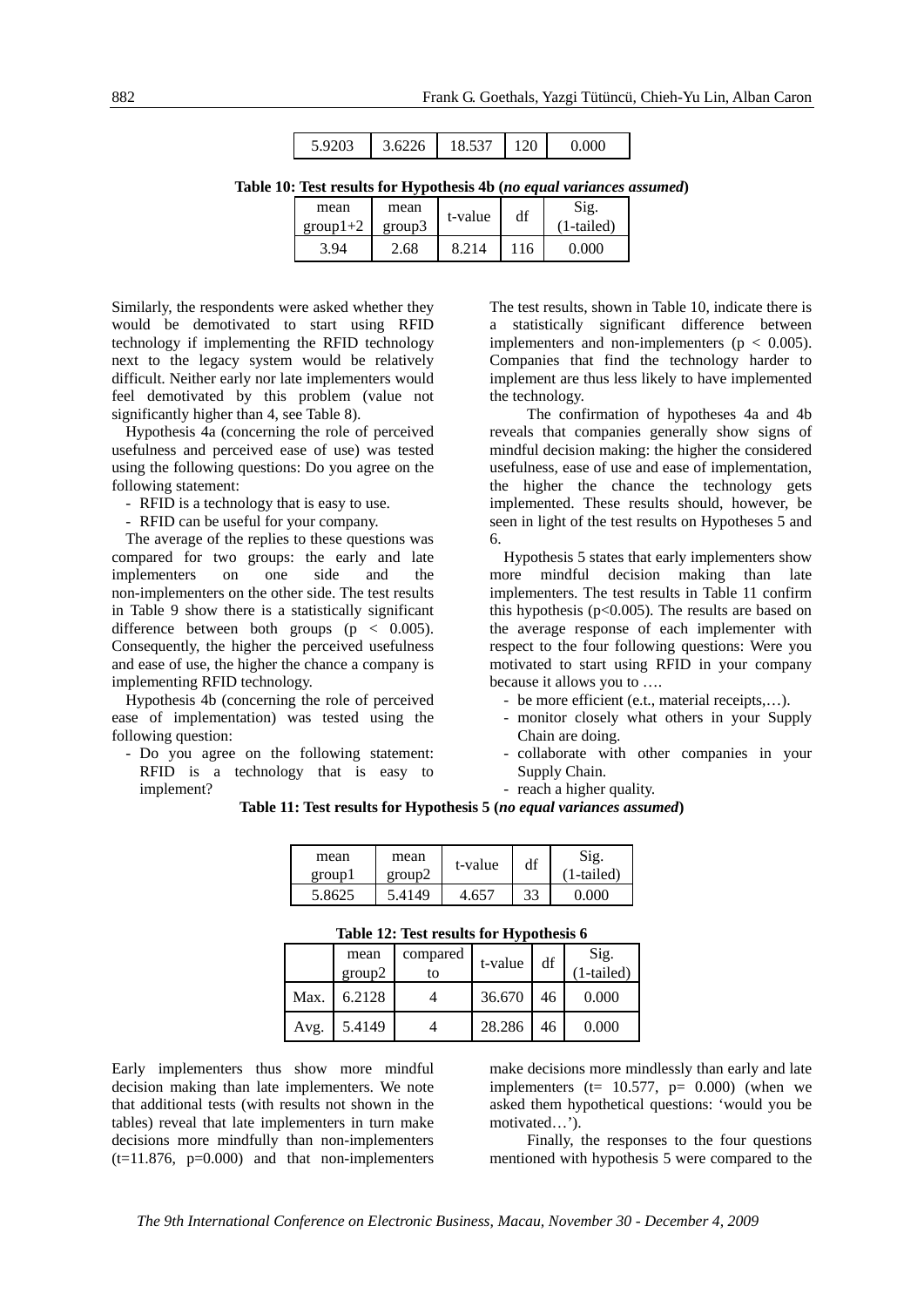neutral value '4' to test hypothesis 6 (that late RFID implementers do not make decisions mindfully). The top row of Table 12 takes into account the maximum values given per respondent on one of the four questions. The second row considers the mean value given per respondent on the four questions. Both tests indicate that late implementers make implementation decisions mindfully.

#### **Discussion and limitations**

The fact that hypotheses 1a and 2 are confirmed seems worrying. It leads to the conclusion that *mindless followers follow leaders that show mindless behavior*. Late implementers might assume that early implementers did not take decisions mindlessly, but such assumption seems invalid. The main mindlessness driver is the observation of behavior of companies in other industries. Probably early implementers hope to get a competitive advantage by introducing some practice in their industry which proved successful in another industry. Another important mindlessness driver, especially for late implementers, is the competitor's behavior. Companies can only get a competitive advantage if they function differently from their competitors. Mindless companies have been said not to believe they can get competitive advantages by implementing some technology [5]. Therefore, it is no surprise that late implementers base mindless decisions on observations of competitor behavior, rather than buyer or supplier behavior. The fact that late implementers' decisions are still driven by implementations done in other industries could be a consequence of the fact that some late implementers still want to get competitive advantages by using the technology in a new way in their industry and that RFID implementations currently are not yet that old that we can talk about really late implementers.

The fanaticism of early and late implementers 'to move forward' suppresses demotivations that could arise because of potential problems with employees and legacy systems. The fear from what other companies might achieve and the fear of missing an opportunity seems bigger than the fear from internal problems. Internal factors are supposed to be under control or are at least not supposed to cause big problems. This fits Swanson and Ramiller's view on mindless companies, which regard assimilation for example as unproblematic.

This paper thus shows a number of drivers for companies to make decisions mindlessly (like behavior of companies in other industries) and shows signs of mindless decision making (e.g. regarding assimilation as unproblematic). The

important conclusion is that early implementers also take decisions mindlessly. Late implementers should be aware of that. On the one hand, mindless decision making is a dangerous regime and following some mindless leader seems even more dangerous. On the other hand, if the leader is doing some practice mindlessly, his practice might fail (because it does not fit his enterprise) whereas the practice might succeed in the follower's company (by coincidence). A follower thus still has a (small) chance of getting a competitive advantage by copying the innovator.

While the fact that *mindless followers follow leaders that show mindless behavior* might be worrying, our research also points out that early implementers show more mindful decision making than late implementers. The followers thus at least follow leaders that seem *more* mindful than them. Neither early nor late implementers can be

qualified as purely 'mindless' or 'mindful' decision makers. They combine both, characteristics of mindful and mindless decision taking. As mindfulness is an expensive approach, a 'healthy' mix of mindfulness and mindlessness may be appropriate. This mix is different for early implementers than for late implementers. This change in mix over time seems logical: the more prior implementers have used the technology successfully, the smaller seems the chance of the implementation going wrong in your company and thus the less sense it makes to pursue expensive investigations whether the technology would be beneficial to your company. The function describing this change in mix over time should depend on the technology that is considered: the more adaptation is needed to the specific company, the more risky is mindless decision making (and the higher competitive advantages can become). Further research is needed to investigate the function describing the change in mix.

One strength of this paper is that it considers both, mindlessness and mindfulness, in the same study. A study focusing on only one of the two could lead to wrong conclusions: our study indicates that mindlessness and mindfulness do not exclude each other. Researchers should thus note that detecting mindfulness in some case does not mean there is no mindlessness (and the other way around). For researchers it is also important to note that there is no straight line between the expected technology acceptance by users and the decision to implement the technology. Factors related to mindless decision taking are also part of the picture.

There are several limitations to the research reported here. First, the research was conducted in a single country. Prior research has shown that culture plays a role in technology adoption. Straub [24], for example, applies Hofstede's dimensions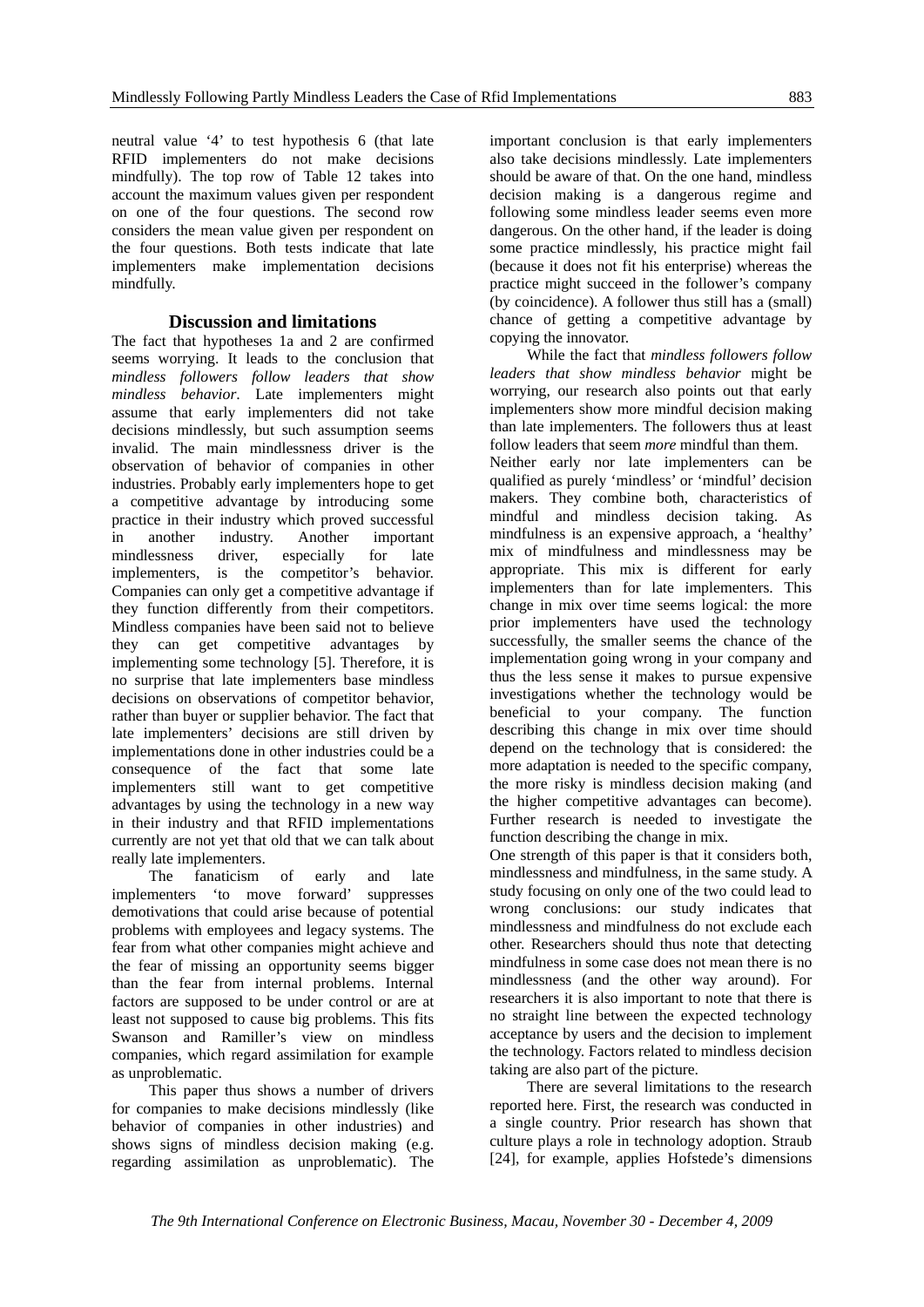[25] to compare the diffusion of e-mail in Japan and in the United-Sates, and puts forward the significant role of 'uncertainty avoidance' in the adoption process of communication media. More recently, Bartikowski, Fassot and Singh [26] extended the TAM model to integrate a dimension entitled "cultural adaptation". Further research should investigate the role of mindlessness/mindfulness in other countries. Another limitation of this study is that it is not assessed which characteristics are most important in the decision taking: those pointing to mindless decision making or those pointing to mindful decision making. We believe such a comparison based on survey data would be incorrect, as companies probably tend to gloss over mindless behavior and thus probably automatically give lower scores to factors pointing at mindlessness.

Further research is needed to reveal the relation between mindlessness, the size of the perceived 'requirement from the environment' to move on and the internal risks the company is willing to bear. Problems in the financial industry recently revealed that managers take big risks in an attempt to gain huge profits and that they get big bonuses for doing so. Mindlessness was stimulated. Mindlessly pursuing some opportunity that *may* be there is dangerous, especially if it is not decently investigated whether that opportunity is attainable for your specific company. Further research is needed on the right balance between mindlessness and mindfulness. This could lower the number of IT project failures and improve the image of the IT proficiency.

#### **Conclusions**

This paper presents findings from a survey conducted among 122 Chinese companies about drivers for RFID adoption. More specifically, the applicability is tested of Swanson and Ramiller's mindlessness/mindfulness theory. The data gives mixed support for the applicability of the theory in the context of RFID implementations in China. The survey indicates that late adopters show more mindless behavior than early adopters. Importantly, those early adopters also show signs of mindless decision making! That is, mindless followers follow leaders that take decisions partly mindlessly. Companies are motivated to invest in RFID technology if they observe others in other industries are implementing it.

Our research also points out that neither late nor early implementers can be qualified as fully mindless decision makers. All implementers make the implementation decision part mindfully, part mindlessly. Early decision makers make their decisions more mindfully and less mindlessly than late implementers. A healthy mix between mindless

and mindful drivers is important. The evolution of this mix over time for some technology should be a function of the specifics of that technology and is the topic of further research.

#### **References**

- [1] Dong-Her Shih, Yuh-Wen Chiu, She-I Chang, Yen, David C., (2008), An Empirical Study of Factors Affecting RFID's Adoption in Taiwan, *Journal of Global Information Management,* Vol. 16 Issue 2, p58-80, 23p.
- [2] Angeles, R. (2005) RFID Technologies: Supply-chain applications and implementation issue, *Information Systems Management,* Vol. 22 Issue 1, p51-65, 15p.
- [3] Junko Y., (2008), RFID, *Electronic Engineering Times,* p44.
- [4] Masset M., (2005), Analyse sectorielle RFID, le marché du Tag RFID.
- [5] Swanson E.B., Ramiller N.C. (2004), Innovating mindfully with Information Technology, *MIS Quarterly,* Vol. 28 No. 4 pp. 553-583.
- [6] Field A., (2008), RFID's impact still spreading, *Journal of Commerce,* Vol. 9 Issue 16, p22-23.
- [7] Fish Lynn A., Forrest Wayne C., (2007), "A Worldwide Look at RFID", *Supply Chain Management Review,* Vol. 11 Issue 3, p48-55.
- [8] Fosso Wamba S., Lefebvre L.A. and Lefebvre E. (2007), Integrating RFID technology and EPC network into a B2B retail supply chain : a step toward intelligent business processes, *Journal of Technology Management & Innovation,* Volume 2, Issue 2.
- [9] Wolf A., (2004), Best Buy Goes RFID Route, *Consumer Electronics,* Vol. 19 Issue 22, p24.
- [10] Mccrea B. (2007), Plotting your RFID roadmap, *Logistics Management,* Vol. 46 Issue 3, p42-44.
- [11] Loebbecke C., Huyskens C. (2008), A Competitive Perspective on Standard-Making: Kaufhof's RFID Project in Fashion Retailing, *Electronic Markets,* Vol. 18 Issue 1, p30-38.
- [12] Wailgum T. (2008), China Emerges as Largest RFID Market, *CIO*,Vol. 21 Issue 13, p14.
- [13] "RFIDMarket Projections 2008 to 2018", *IDTechEx.* http://www.idtechex.com
- [14] Ngai E.W.T., Moon Karen K.L., Riggins Frederick J., Yi Candace Y., (2008), «RFID research: An academic literature review (1995–2005) and future research directions", *International Journal of Production Economics,* Vol. 112 Issue 2, p510-520, 11p.
- [15] Kern C. (2004), Radio-frequency-identification for security and media circulation in libraries, *The*